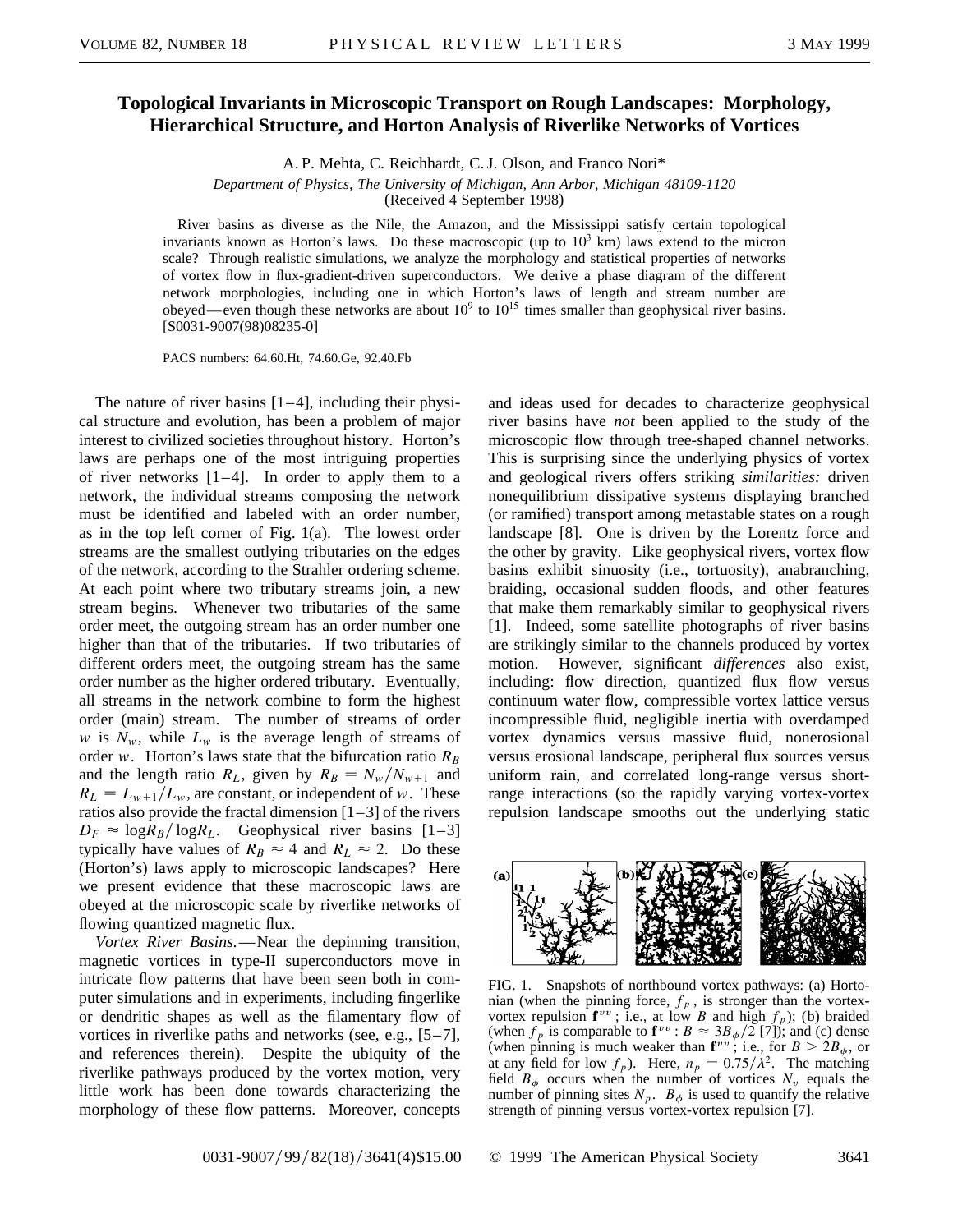pinscape). This strongly correlated vortex dynamics generates flux motion that can be either continuousflow-type, like water, or intermittent stick-slip-type motion—depending on the balance of forces. Also, vortices typically move over relatively flat landscapes with many divots, as opposed to the mountain-rangelike very rough landscapes of some geophysical rivers. Moreover, vortex river basins occur inside materials at approximate scales between 1 to 100  $\mu$ m, much smaller than geophysical river basins (of up to  $10^3$  km)—and also spanning a smaller range of length scales. Thus, given these *numerous similarities and differences,* it is very unclear *a priori* which macroscopic results carry over to the microscopic domain.

By conducting realistic simulations of slowly driven vortices moving over many samples, we have identified several distinct network phases. These vortex basins appear in the initial penetrating front of vortices [6,7]. Remarkably, we find that for a wide range of parameters *networks of vortex channels obey Horton's laws* just as geophysical river networks do. This is remarkable, given the many physical differences between basins of flux quanta and geophysical rivers and that they move over very different types of potential-energy landscapes. Unlike previous work, here we first present a detailed list of analogies and differences between river basins and networks of vortex channels. Afterwards, we present the first *morphological* phase diagram for vortex motion. Finally, we analyze the hierarchical structure of the vortex channels.

*Simulation.*—We model a transverse 2D slice (in the  $x$ -*y* plane) of an infinite zero-field-cooled  $T = 0$  superconducting slab containing flux-gradient-driven 3D rigid vortices that are parallel to the sample edge [6,7]. Vortices are added at the surface at periodic time intervals, and enter the superconducting slab under the force of their own mutual repulsion [6,7]. The slab is  $36\lambda \times 36\lambda$  in size, where  $\lambda$  is the penetration depth. The vortex-vortex repulsive interaction is correctly modeled by a modified Bessel function,  $K_1(r/\lambda)$ . The vortices also interact with 972 nonoverlapping attractive parabolic wells of radius  $\xi_p = 0.3\lambda$ . The density of pins  $n_p$  is  $n_p = 0.75/\lambda^2$ . All pins in a given sample have the same maximum pinning force  $f_p$ , which ranged from  $f_p = 0.3f_0$  to  $f_p = 6.0f_0$ in 13 different samples. For each sample type, we considered five realizations of disorder. Thus, the five points at each pinning force, delineating the broad crossover boundary between Hortonian and braided phases in Fig. 2, refer to these five realizations of disorder. A sixth point, indicating the average value from the five trials, is not visible when it overlaps with another point. We measure all forces in units of  $f_0 = \Phi_0^2 / 8 \pi^2 \lambda^3$ , magnetic fields in units of  $\Phi_0/\lambda^2$ , and lengths in units of the penetration depth  $\lambda$ . Here,  $\Phi_0$  is the flux quantum.

The overdamped equation of vortex motion is  $f_i = f_i^{vv} + f_i^{vp} = \eta v_i$ , where the total force  $f_{i,\rho}$  on vortex *i* (due to other vortices  $\mathbf{f}_i^{vv}$ , and pinning sites  $\mathbf{f}_i^{vp}$ ) is given





FIG. 2. The vortex river network morphological phase diagram for pinning force  $f_p$  versus magnetic field *B* for  $n_p$  =  $0.75/\lambda^2$  (thus, here  $B_{\phi} = 0.75 \Phi_0/\lambda^2$ ). In regions of very low pinning force, dense vortex river networks dominate. For higher pinning  $f_p$ 's, the Hortonian rivers become braided when *B* grows. For samples with a significant amount of pinning, it is the initial front (with low *local* density of field lines *B*,  $B \leq 3B_{\phi}/2$  [7], and thus dominant pinning force  $f_p$ ) which branches out in a Hortonian manner. Behind this initial front follows the (intermediate-*B*) braided region. Further behind, follows the (large-*B*) dense-flux regime. The inset shows the shift in the Horton-braided boundary  $f_p = 3.0f_0$  as the pinning density,  $n_p$ , is changed. As  $n_p$  is increased, the Horton-braided boundary shifts towards higher *B*. The broad crossover boundaries are in the region of triangles and rhombuses. The (powerlaw fit) lines are just guides to the eye. The dense-braided crossover at high fields (dashed line) is an extrapolation of the power-law-fit for low fields; the former is very difficult to compute because it requires a large number of vortices monitored over very long times.

by  $\mathbf{f}_i = \sum_{j=1}^{N_v} f_0 K_1(|\mathbf{r}_i - \mathbf{r}_j|/\lambda) \hat{\mathbf{r}}_{ij} + \sum_{k=1}^{N_p} (f_p/\xi_p) \times$  $|\mathbf{r}_i - \mathbf{r}_k^{(p)}| \Theta[\xi_p - |\mathbf{r}_i - \mathbf{r}_k^{(p)}|] \hat{\mathbf{r}}_{ik}$ . Here,  $\Theta$  is the Heaviside step function,  $\mathbf{r}_i$  ( $\mathbf{v}_i$ ) is the location (velocity) of the *i*th vortex,  $\mathbf{r}_k^{(p)}$  is the location of the *k*th pinning site,  $\xi_p$  is the pinning site radius,  $N_p(N_v)$  is the number of pinning sites (vortices),  $\hat{\mathbf{r}}_{ij} = (\mathbf{r}_i - \mathbf{r}_j)/|\mathbf{r}_i - \mathbf{r}_j|$ ,  $\hat{\mathbf{r}}_{ik} = (\mathbf{r}_i - \mathbf{r}_k^{(p)})/|\mathbf{r}_i - \mathbf{r}_k^{(p)}|$ , and we take  $\eta = 1$ .

*Morphological characterization.*— In order to identify and characterize the vortex river networks formed as the flux-gradient-driven front initially penetrates the sample, we divide our simulation area into a  $300 \times 300$  grid. Each time a vortex enters a grid element, the counter associated with that element is incremented. All grid elements that are visited at least once by a vortex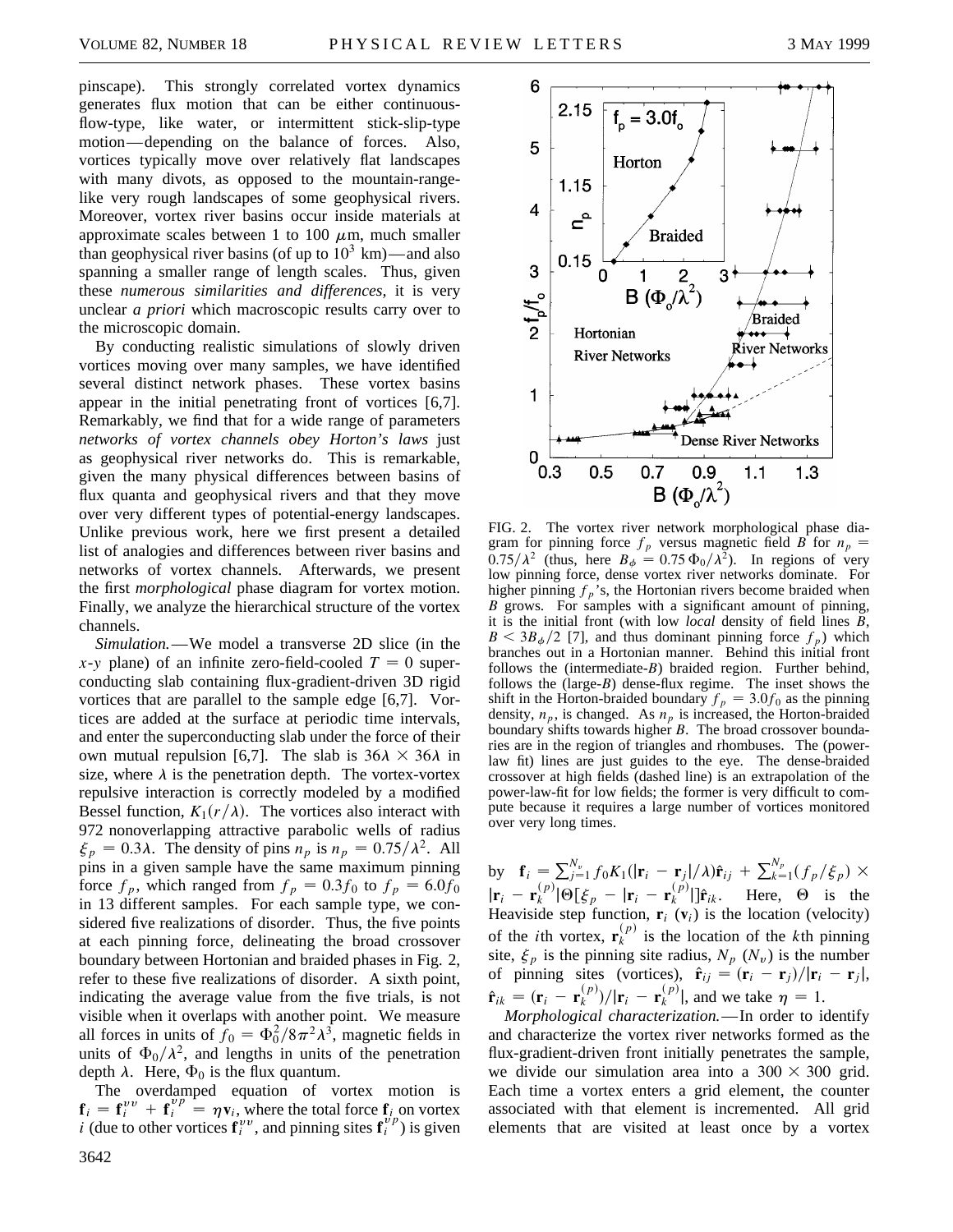are considered part of the network [6]. The maximum number of vortices in the sample is approximately 1200. The pinning density  $n_p$  and radius  $\xi_p$  were kept constant at  $n_p = 0.75/\lambda^2$  and  $\xi_p = 0.3\lambda$ , while the pinning force  $f_p$  varied from sample to sample. We also performed additional simulations in which  $f_p$  was kept constant and  $n_p$  varied from  $n_p = 0.15/\lambda^2$  to  $n_p = 2.15/\lambda^2$ .

We observed three distinct vortex river network morphologies, depending on the *local* magnetic field *B* and the pinning force  $f_p$ , as indicated in one of our main results: the "morphological phase diagram" in Fig. 2. In Fig. 1 the vortex trajectories are presented for the three morphologies. In samples with low pinning force values,  $f_p \leq 0.75 f_0$  (see Fig. 2), vortices flow throughout the sample, producing dense vortex river basins. These become space-filling for large times—or large fields since the external field is slowly ramped up. An example of the vortex channels in this regime, as they appear after 160 000 MD steps, is shown in Fig. 1(c). If the simulation is allowed to proceed for a larger number of MD steps, the channels eventually fill the entire region shown in Fig. 1(c). For stronger pinning,  $f_p \ge 1.0f_0$ , and low vortex densities  $B \leq \Phi_0/\lambda^2 \approx 3B_\phi/2$ , we observe branched "Hortonian" river networks that follow Horton's laws of stream number and length [see Fig. 1(a)]. At higher magnetic fields  $B \ge \Phi_0/\lambda^2 \approx 3B_\phi/2$ , the vortex rivers become highly braided or interconnected and are no longer Hortonian in morphology [see Fig. 1(b)]. Unlike the dense networks of Fig. 1(c), where preferred vortex paths are uncommon, in the braided regime vortices consistently move along certain pathways, while in some areas of the sample vortex motion rarely occurs..

For low pinning forces in the dense network regime, vortex motion occurs *both* interstitially (with the vortices moving only in the areas between pinning sites) and by means of depinning. If vortex depinning is occurring in a landscape with traps of comparable strength, *no* favored paths for flux motion can form, leading to the observed dense pathways. The Hortonian and braided regimes arise once the pinning is strong enough that predominantly interstitial motion occurs. That is, pinned vortices almost never depin. Other vortices are prevented from moving close to a pinned vortex by the vortex-vortex repulsion, which has a longer (by nearly 2 orders of magnitude) range than the attraction of each pinning site. Since there are regions of the sample (i.e., at or near pinned vortices) where flux motion does not occur, the flow of the moving vortices must be concentrated in certain welldefined regions or rivers, leading to the formation of either Hortonian or braided rivers.

The broad crossover between Hortonian and braided rivers occurs when the flux density has increased enough that a large fraction of the pinning sites are occupied. In Fig. 2, the crossover region increases from  $B \approx 0.9 \Phi_0 / \lambda^2$  for  $f_p = 1.0 f_0$ , to  $B \approx 1.3 \Phi_0 / \lambda^2$  for  $f_p = 6.0f_0$ . In each case, the crossover occurs at vortex densities higher  $(3B_{\phi}/2 \leq B < 2B_{\phi})$  than the matching field  $B_{\phi} = 0.75 \Phi_0 / \lambda^2$ , when  $N_p = N_v$  [11]. This is in agreement with the results for the inset of Fig. 2, which shows that the transition from Hortonian rivers to braided rivers occurs at higher vortex densities as  $n_p$  (and thereby the matching field) is increased. Additional support for this interpretation comes from examining the fraction  $R_{\text{uns}}$ of unoccupied pinning sites [Fig. 3(a)]. At the matching field,  $B_{\phi} = 0.75 \Phi_0 / \lambda^2$ , only about 65% of the pins are occupied [7,11]. The pins are not fully occupied until a field of  $B \approx 1.4 \Phi_0 / \lambda^2 \approx 2 B_\phi$  is applied—when the potential energy landscape experienced by the moving vortices becomes much more uniform.

*Horton analysis.*— In order to determine whether the vortex river networks we observe obey Horton's laws, we performed Hortonian analysis on five different realizations of disorder for each of eight different pinning forces  $f_p$ falling within the Hortonian regime. In each trial, a branching river was identified for analysis. The numbers  $N_w$  and lengths  $L_w$  of streams of order  $w = 1$  to 4 were recorded [9]. Representative plots of the type used to determine the length ratio,  $R_L = L_{w+1}/L_w$ , and the bifurcation ratio,  $R_B = N_w / N_{w+1}$ , are shown in Fig. 4. In the best fit exponential regressions used to extract *RL* and  $R_B$ , the average correlation coefficient was 0.99, indicating a good fit to the Hortonian relationships. The average values for  $R_B$  and  $R_L$  throughout the Hortonian river region were  $R_B = 3.99 \pm 0.18$  and  $R_L = 2.04 \pm 0.12$ , in excellent agreement with geophysical rivers [1,10].

The characteristics of the Hortonian river networks are dependent on the pinning force  $f_p$ . In Fig. 3(b) we plot the length ratios  $R_L$ , and fractal dimensions  $D_F$ , for each pinning force in the Hortonian region. The branching ratio (not shown) is roughly constant as  $f_p$  is varied. Changing the pinning force alters the ease with which



FIG. 3. (a) Fraction  $R_{\text{ups}}$  of unoccupied pinning sites (ups) versus *B* for six samples with different  $f_p$ 's. We find a change in the rate at which pins become occupied with increasing field: it decreases noticeably for  $B > B_{\phi}$ . (b) The length ratio  $R_L$ and  $D_F/d_c = \log R_B / \log R_L$ , versus the pinning force,  $f_p$ . The stream dimension,  $d_c$ , is one. Only the trend in the fractal dimension  $D_F$  can be observed from above because the error bars for  $R_L$  and  $D_F/d_c$  are  $\pm 0.1$ . The lines are power-law best fit curves, which only provide a guide to the eye. The formula for  $D_F$  gives values slightly above 2, because it assumes that Horton's laws hold at all length scales, while our vortex basins only span a very limited range of length scales.